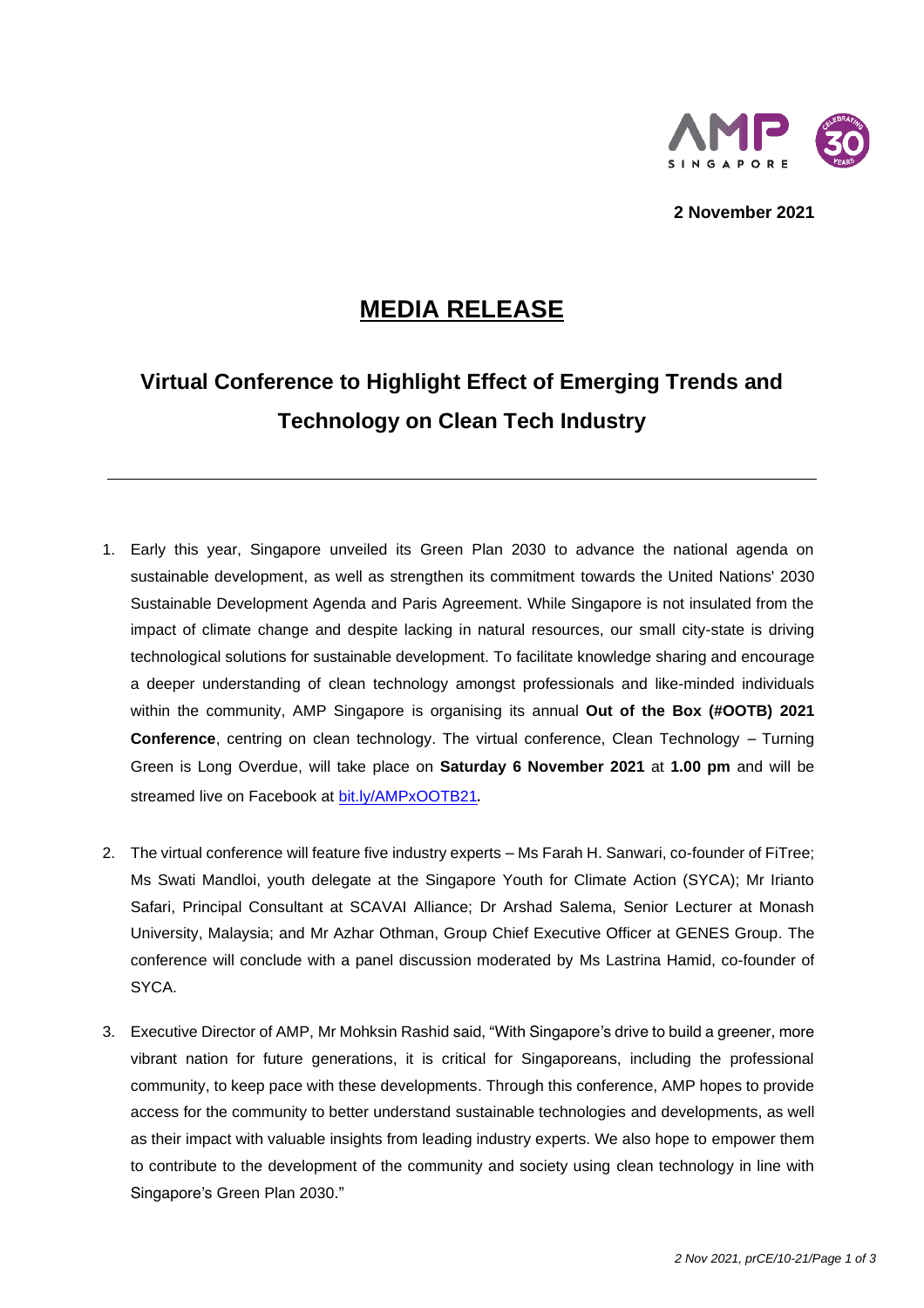- 4. Ms Farah will speak on greener consumption habits and how we can be better stewards for the earth, while Ms Swati will discuss developments within the green sector and the opportunities available. Mr Irianto will explore how the process of waste conversion works and its benefits. Dr Arshad will touch on clean technologies and sustainable solutions, while Mr Azhar will share his insights on the use of artificial intelligence and blockchain technology in reducing carbon emissions and mitigate the effects of climate change.
- 5. The conference is open to professionals and members of the public seeking to gain insights and strengthen their understanding on clean technologies and developments for a sustainable future. as well as explore the possibilities that it offers. Those interested can register their interest via the Facebook event page, [bit.ly/AMPxOOTB21](https://bit.ly/AMPxOOTB21).
- 6. The OOTB Conference is a platform under AMPx, an initiative led by AMP aimed at serving the community's interests by creating an ecosystem of learning and sharing. The OOTB's objectives are threefold – to provide a platform to help young professionals learn and grow from experienced professional speakers and peers; to bring together like-minded professionals from related industries to discuss and generate ideas on contemporary developments; and to build a dynamic community of thought leaders and professionals from different sectors who can learn from one another. This is the fourth year the conference has been organised.
- **7. We invite members of the media to join us at the #OOTB 2021 Conference on Saturday 6 November 2021 at 1.00 pm via Facebook Live. Please refer to the event programme enclosed in Annex A, and profiles of speakers in Annex B.**

**END**